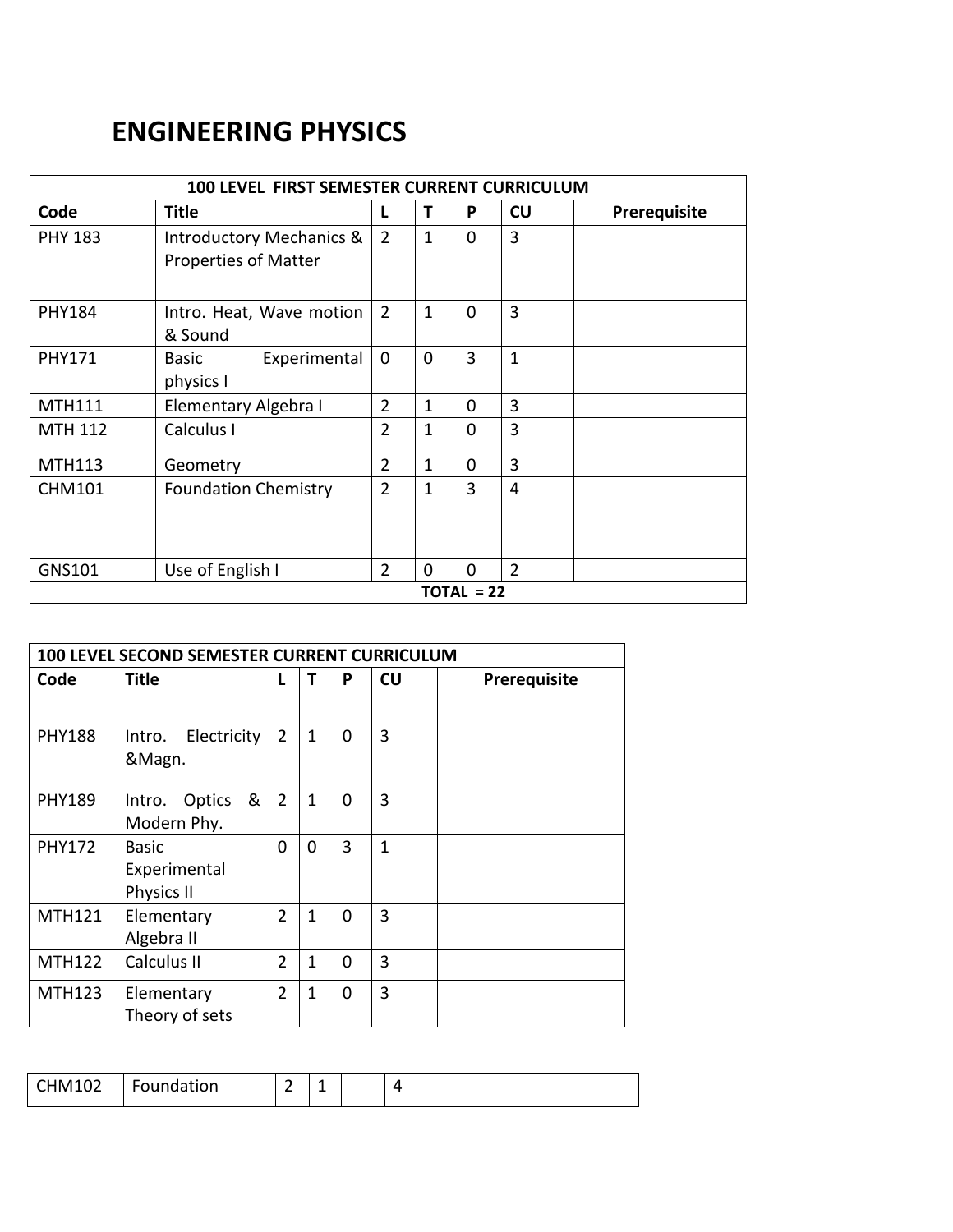|                 | Chemistry         |   |  |  |   |  |  |
|-----------------|-------------------|---|--|--|---|--|--|
| GNS102          | Use of English II | ∽ |  |  | - |  |  |
| <b>TOTAL 22</b> |                   |   |  |  |   |  |  |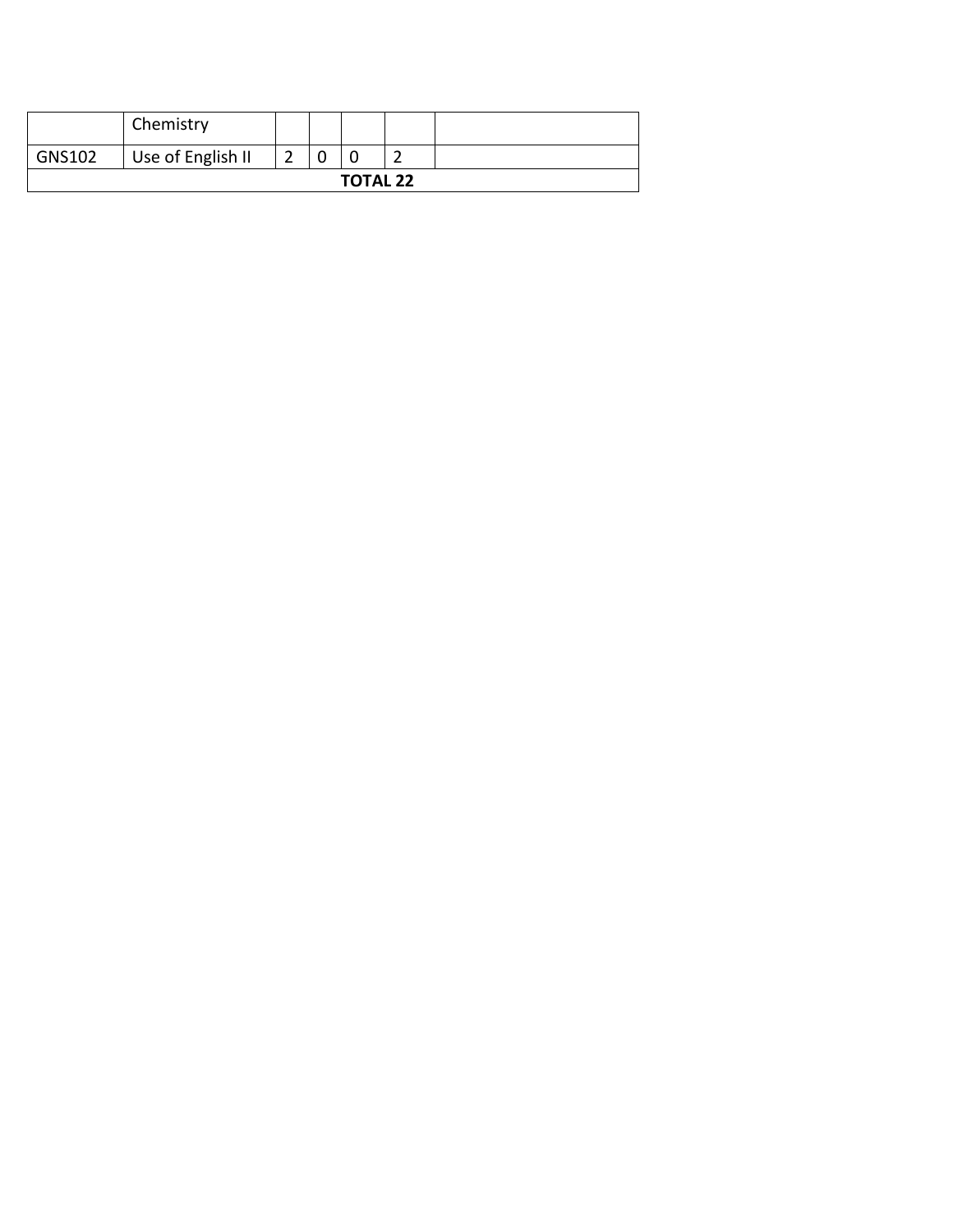| <b>200 LEVEL FIRST SEMESTER CURRENT CURRICULUM</b> |                                |                |             |             |                |                      |  |  |  |  |
|----------------------------------------------------|--------------------------------|----------------|-------------|-------------|----------------|----------------------|--|--|--|--|
| Code                                               | <b>Title</b>                   | L              | т           | P           | CU             | Prerequisite         |  |  |  |  |
| <b>PHY202</b>                                      | Intermediate Mechanics         | $\overline{3}$ | 1           | 0           | 4              | <b>PHY183</b>        |  |  |  |  |
| <b>PHY222</b>                                      | and<br>Heat<br>Thermodynamic   | $\overline{2}$ | 1           | $\mathbf 0$ | 3              | <b>PHY184</b>        |  |  |  |  |
| <b>MTH212:</b>                                     | <b>Mathematical Method I</b>   | $\overline{2}$ | 1           | $\mathbf 0$ | 3              | <b>MTH122</b>        |  |  |  |  |
| <b>CS 232</b>                                      | Introd. Computer Sci. I        | $\overline{2}$ | 1           | 0           | 3              |                      |  |  |  |  |
| <b>GNS201</b>                                      | <b>Information Science</b>     | $\overline{2}$ | $\Omega$    | $\Omega$    | 2              |                      |  |  |  |  |
| <b>CE 211</b>                                      | <b>Strength of Materials I</b> | 1              | $\mathbf 1$ | $\mathbf 0$ | $\overline{2}$ |                      |  |  |  |  |
| EE 211                                             | <b>Electrical Engineering</b>  | $\overline{2}$ | 1           | $\mathbf 0$ | $\overline{2}$ |                      |  |  |  |  |
|                                                    | <b>Fundamentals I</b>          | $\mathbf{1}$   | 1           | $\Omega$    | $\overline{2}$ |                      |  |  |  |  |
| <b>ME 211</b>                                      | <b>Engineering Mechanics I</b> | $\overline{2}$ | 0           | $\Omega$    | $\overline{2}$ |                      |  |  |  |  |
| GNS101                                             | Use of English I               | $\overline{2}$ | 0           | $\mathbf 0$ | $\overline{2}$ |                      |  |  |  |  |
|                                                    | <b>TOTAL =23/25</b>            |                |             |             |                | *GNS 101 for DE only |  |  |  |  |

| <b>200 LEVEL SECOND SEMESTER CURRENT CURRICULUM</b> |                                                     |                |                |                |                |                          |  |  |  |  |
|-----------------------------------------------------|-----------------------------------------------------|----------------|----------------|----------------|----------------|--------------------------|--|--|--|--|
| Code                                                | <b>Title</b>                                        |                | Т              | P              | CU             | Prerequisite             |  |  |  |  |
| <b>PHY242</b>                                       | <b>Atomic Physics I</b>                             | $\overline{2}$ | $\mathbf{1}$   | $\overline{0}$ | 3              | <b>PHY189</b>            |  |  |  |  |
| <b>PHY282</b>                                       | Mathematical<br><b>Methods</b><br>for<br>Physics I  | $\overline{2}$ | $\mathbf{1}$   | $\mathbf{0}$   | $\overline{3}$ | $\overline{\phantom{a}}$ |  |  |  |  |
| <b>GNS202</b>                                       | Nig. History & Culture                              | $\overline{2}$ | 0              | $\Omega$       | $\overline{2}$ | $\blacksquare$           |  |  |  |  |
| <b>GNS 222</b>                                      | Peace and Conflict Resolution<br><b>Studies</b>     | $\overline{2}$ | $\overline{0}$ | $\Omega$       | $\overline{2}$ | $\blacksquare$           |  |  |  |  |
| <b>GNS 102</b>                                      | Use of English II                                   | $\overline{2}$ | 0              | $\mathbf{0}$   | $\overline{2}$ | $\overline{\phantom{a}}$ |  |  |  |  |
| <b>CE 222</b>                                       | <b>Strength of Materials II</b>                     | 1              | $\mathbf{1}$   | $\Omega$       | $\overline{2}$ | CE211                    |  |  |  |  |
| <b>CE 223</b>                                       | <b>Fluid Mechanics</b>                              | $\mathbf{1}$   | $\mathbf{1}$   | $\Omega$       | $\overline{2}$ | $\overline{\phantom{a}}$ |  |  |  |  |
| <b>EE 222</b>                                       | Electrical<br>Engineering<br><b>Fundamentals II</b> | $\overline{2}$ | $\mathbf{1}$   | $\overline{0}$ | $\overline{3}$ | EE211                    |  |  |  |  |
| <b>ME 222</b>                                       | <b>Engineering Mechanics II</b>                     | $\mathbf{1}$   | $\mathbf{1}$   | $\Omega$       | $\overline{2}$ | EE211                    |  |  |  |  |
| <b>ME 225</b>                                       | <b>Workshop Practice II</b>                         | $\Omega$       | $\Omega$       | 3              | 1              | $\blacksquare$           |  |  |  |  |
| <b>ME 205</b>                                       | <b>Material Science</b>                             | 1              | $\mathbf{1}$   | $\Omega$       | $\overline{2}$ |                          |  |  |  |  |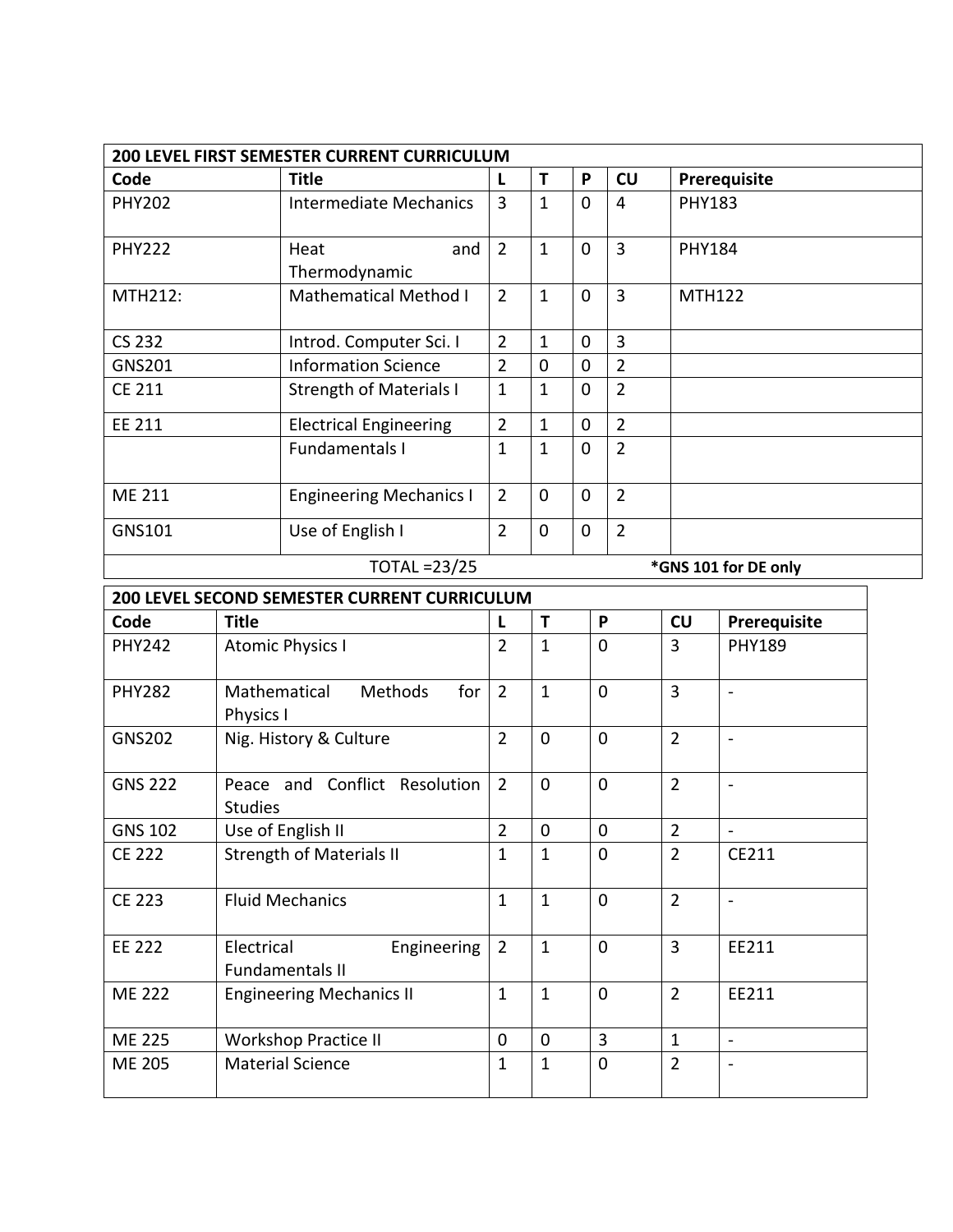| ME 223 | <b>Engineering Drawings II</b> |                 |  |  | <b>FF711</b> |
|--------|--------------------------------|-----------------|--|--|--------------|
|        |                                | $TOTAL = 23/25$ |  |  |              |

| <b>300 LEVEL FIRST SEMESTER CURRENT CURRICULUM</b> |                               |   |          |   |                |                          |  |  |  |
|----------------------------------------------------|-------------------------------|---|----------|---|----------------|--------------------------|--|--|--|
| Code                                               | <b>Title</b>                  |   |          | P |                | Prerequisite             |  |  |  |
|                                                    |                               |   |          |   | U              |                          |  |  |  |
| <b>PHY303</b>                                      | <b>Analytical Mechanics</b>   | 2 | 1        | 0 | 3              | PHY202, MTH222           |  |  |  |
|                                                    |                               |   |          |   |                |                          |  |  |  |
| <b>PHY342</b>                                      | <b>Atomic Physics II</b>      | 2 | 1        | 0 | 3              | PHY242,                  |  |  |  |
|                                                    |                               |   |          |   |                |                          |  |  |  |
| GNS301:                                            | Science, Tech & Society       | 2 | 0        | 0 | $\overline{2}$ | $\overline{\phantom{a}}$ |  |  |  |
| EA 413                                             | Programming<br>Computer       | 1 | $\Omega$ | 1 | 2              | CS231                    |  |  |  |
|                                                    | for Enginers                  |   |          |   |                |                          |  |  |  |
|                                                    | T OTAL = 19(CE)/20(EE)/17(ME) |   |          |   |                |                          |  |  |  |

|                | <b>300 LEVEL SECOND SEMESTER CURRENT CURRICULUM</b> |                |                                 |   |                |                       |  |  |  |  |  |
|----------------|-----------------------------------------------------|----------------|---------------------------------|---|----------------|-----------------------|--|--|--|--|--|
| Code           | <b>Title</b>                                        | L              | Т                               | P | CU             | Prerequisite          |  |  |  |  |  |
| <b>PHY311</b>  | <b>Analytical Mechanics</b>                         | $\overline{2}$ | 1                               | 0 | 3              | <b>PHY211, MTH222</b> |  |  |  |  |  |
| <b>PHY314:</b> | <b>Atomic Physics II</b>                            | $\overline{2}$ | 1                               | 0 | 3              | <b>PHY221</b>         |  |  |  |  |  |
| GNS301:        | Entrepreneurship and<br><b>Innovations</b>          | $\overline{2}$ | 0                               | 0 | $\overline{2}$ |                       |  |  |  |  |  |
| EA 413         | Computer<br>for<br>Programming<br><b>Enginers</b>   | 1              | 0                               | 1 | 2              | CS231                 |  |  |  |  |  |
|                |                                                     |                | $T$ OTAL = 19(CE)/20(EE)/17(ME) |   |                |                       |  |  |  |  |  |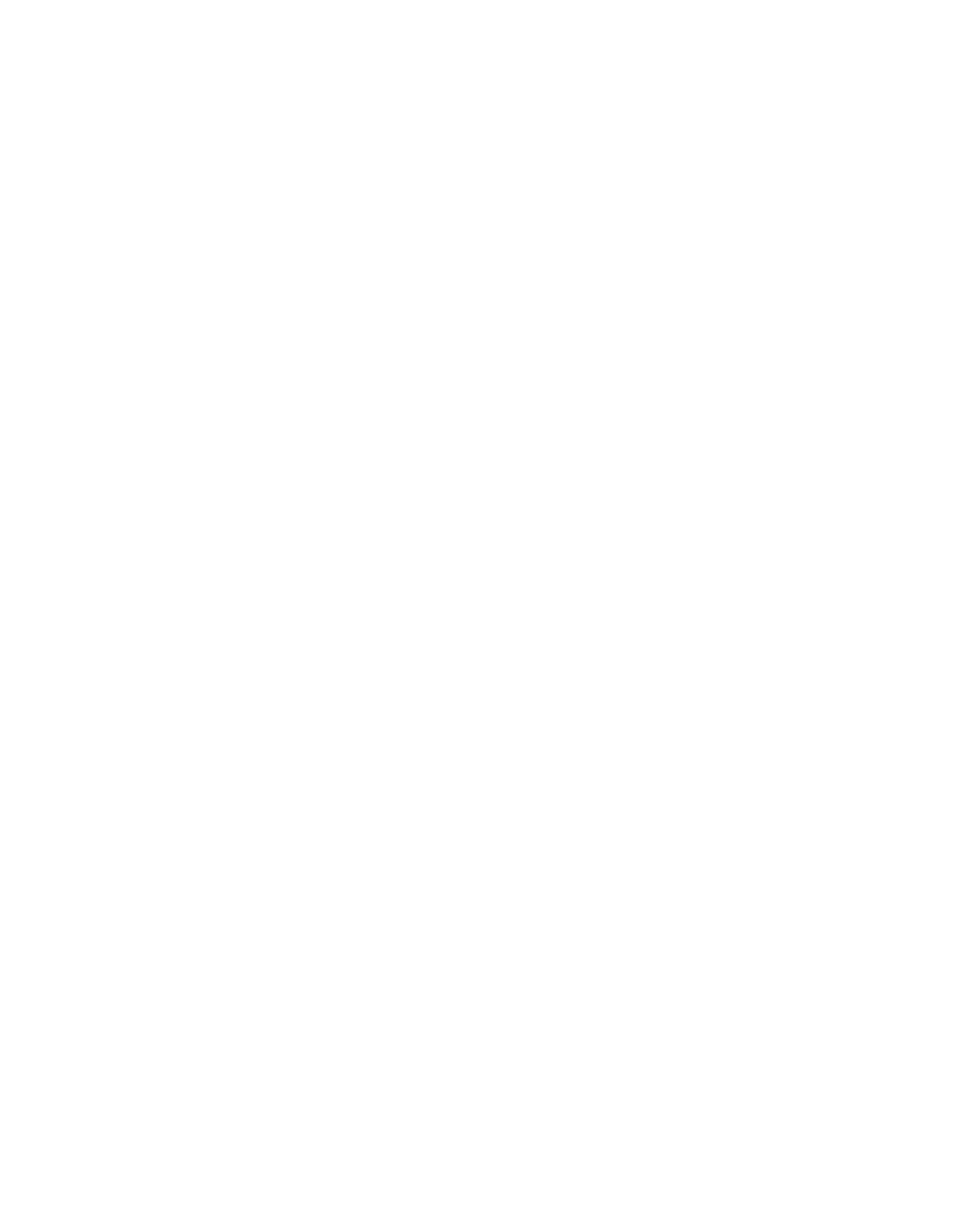| Electives for Civil (Minimum of 6 units to be chosen)                      |                                              |                |              |                |                |              |  |  |  |
|----------------------------------------------------------------------------|----------------------------------------------|----------------|--------------|----------------|----------------|--------------|--|--|--|
| Code                                                                       | Title                                        | L              | T            | P              | CU             | Prerequisite |  |  |  |
| CE322                                                                      | <b>Structural Analysis II</b>                | $\mathbf{1}$   | $\mathbf{1}$ | $\mathbf 0$    | $\overline{2}$ | CE311        |  |  |  |
| CE323                                                                      | Fluid Dynamics & Hydro                       | $\mathbf{1}$   | $\mathbf{1}$ | $\overline{3}$ | $\overline{3}$ | CE223        |  |  |  |
| CE326                                                                      | Soil Mechanics                               | $\mathbf{1}$   | $\mathbf{1}$ | $\overline{3}$ | $\overline{2}$ | CE316        |  |  |  |
| CE324                                                                      | <b>Reinforced Concrete</b><br>DesignI        | $\mathbf{1}$   | $\mathbf{1}$ | $\overline{3}$ | $\overline{3}$ |              |  |  |  |
| CE318                                                                      | <b>Engineering Geology</b>                   | $\mathbf{1}$   | $\mathbf{1}$ | $\overline{3}$ | $\overline{2}$ |              |  |  |  |
| Electives for Electrical (Minimum of 7 units to be chosen including EE327) |                                              |                |              |                |                |              |  |  |  |
|                                                                            |                                              |                |              |                |                |              |  |  |  |
| Code                                                                       | <b>Title</b>                                 | L              | T            | P              | CU             | Prerequisite |  |  |  |
| EE 321                                                                     | <b>Electrical Machines I</b>                 | $\overline{3}$ | $\mathbf{1}$ | $\mathbf 0$    | $\overline{4}$ |              |  |  |  |
| <b>EE 322</b>                                                              | <b>Digital Electronics</b>                   | $\overline{2}$ | $\mathbf{1}$ | $\mathbf 0$    | $\overline{3}$ | EE222        |  |  |  |
| EE 324:                                                                    | Fields<br>Electromagnetic<br>and<br>Waves II | $\overline{2}$ | $\mathbf{1}$ | $\mathbf 0$    | $\overline{3}$ | EE313        |  |  |  |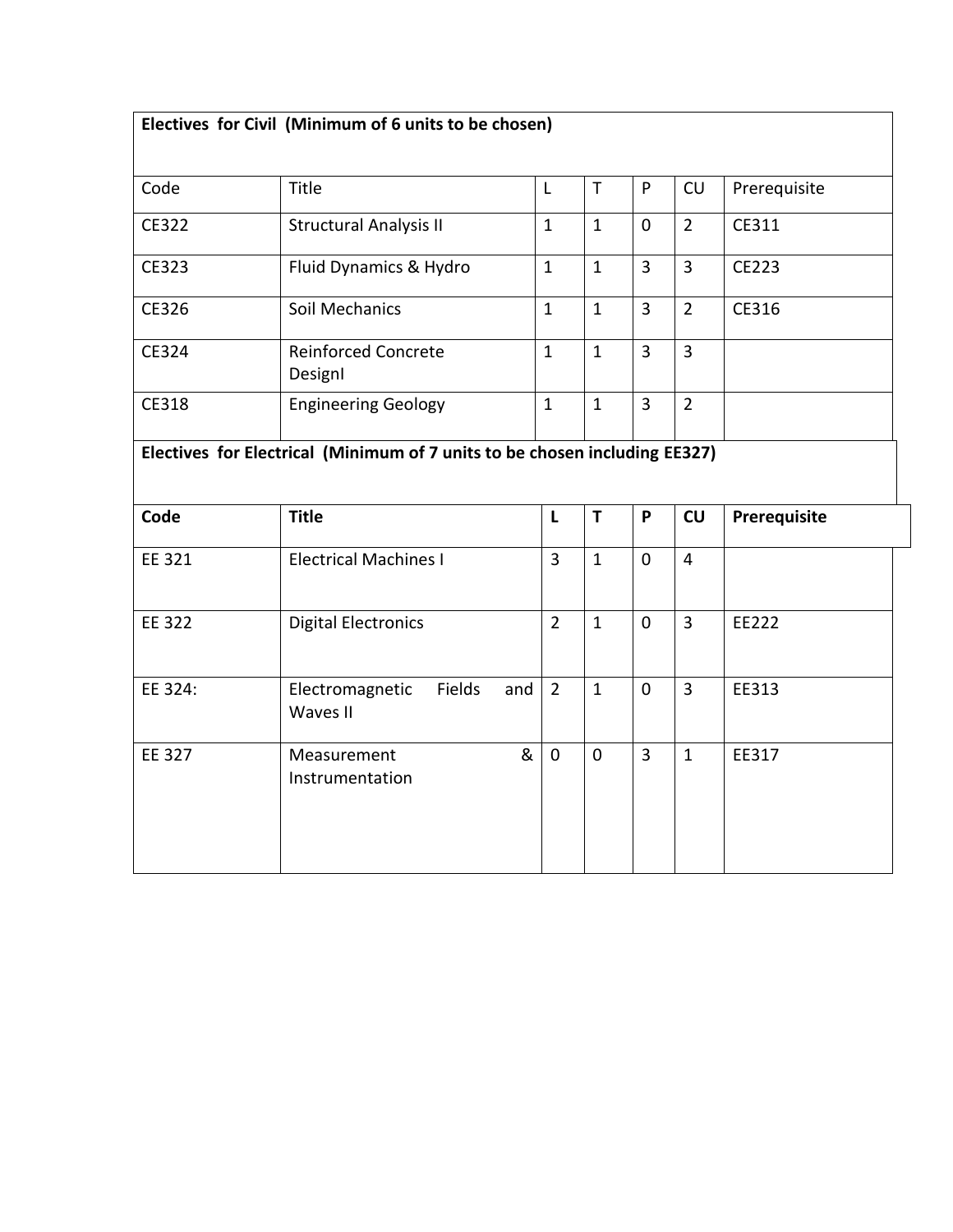| Electives for Mechanical (Minimum of 6 units to be chosen including EE327) |                                                          |                |              |          |                |              |  |  |  |
|----------------------------------------------------------------------------|----------------------------------------------------------|----------------|--------------|----------|----------------|--------------|--|--|--|
| Code                                                                       | <b>Title</b>                                             | L              | Т            | P        | CU             | Prerequisite |  |  |  |
| ME 321                                                                     | <b>Dynamics of Machinery II</b>                          | 1              | 1            | $\Omega$ | $\overline{2}$ | ME311        |  |  |  |
| <b>ME 322</b>                                                              | <b>Heat Transfer II</b>                                  | $\overline{2}$ | 0            | $\Omega$ | $\overline{2}$ | ME312        |  |  |  |
| ME 323                                                                     | Compressible Fluid Flow                                  | $\overline{2}$ | $\Omega$     | $\Omega$ | $\overline{2}$ | ME312        |  |  |  |
| ME 324                                                                     | <b>Production Technology I</b>                           | 1              | $\mathbf{1}$ | $\Omega$ | $\overline{2}$ |              |  |  |  |
| EA 321                                                                     | in<br>Engineering<br><b>Topics</b><br><b>Mathematics</b> | $\overline{2}$ | $\Omega$     | $\Omega$ | $\overline{2}$ | <b>ME322</b> |  |  |  |

## **400 Level IT FIRST and SECOND Semester 8 Units**

| 500 LEVEL FIRST SEMESTER CURRENT CURRICULUM |                                  |                |   |   |           |              |  |  |  |
|---------------------------------------------|----------------------------------|----------------|---|---|-----------|--------------|--|--|--|
| Code                                        | <b>Title</b>                     | L              | т | P | <b>CU</b> | Prerequisite |  |  |  |
| <b>PHY599</b>                               | Research<br>Project              | 0              | 0 | 0 | 0         |              |  |  |  |
| <b>PHY533</b>                               | Quantum<br><b>Mechanics</b><br>Ш | $\overline{2}$ | 1 | 0 | 3         |              |  |  |  |
| <b>PHY522</b>                               | Statistical<br><b>Physics</b>    | 3              | 1 | 0 | 3         |              |  |  |  |
| <b>PHY337</b>                               | <b>Numerical</b><br>Analysis     | $\overline{2}$ | 1 | 0 | 3         |              |  |  |  |
|                                             | TOTAL = $15(CE)/16(EE$ and ME)   |                |   |   |           |              |  |  |  |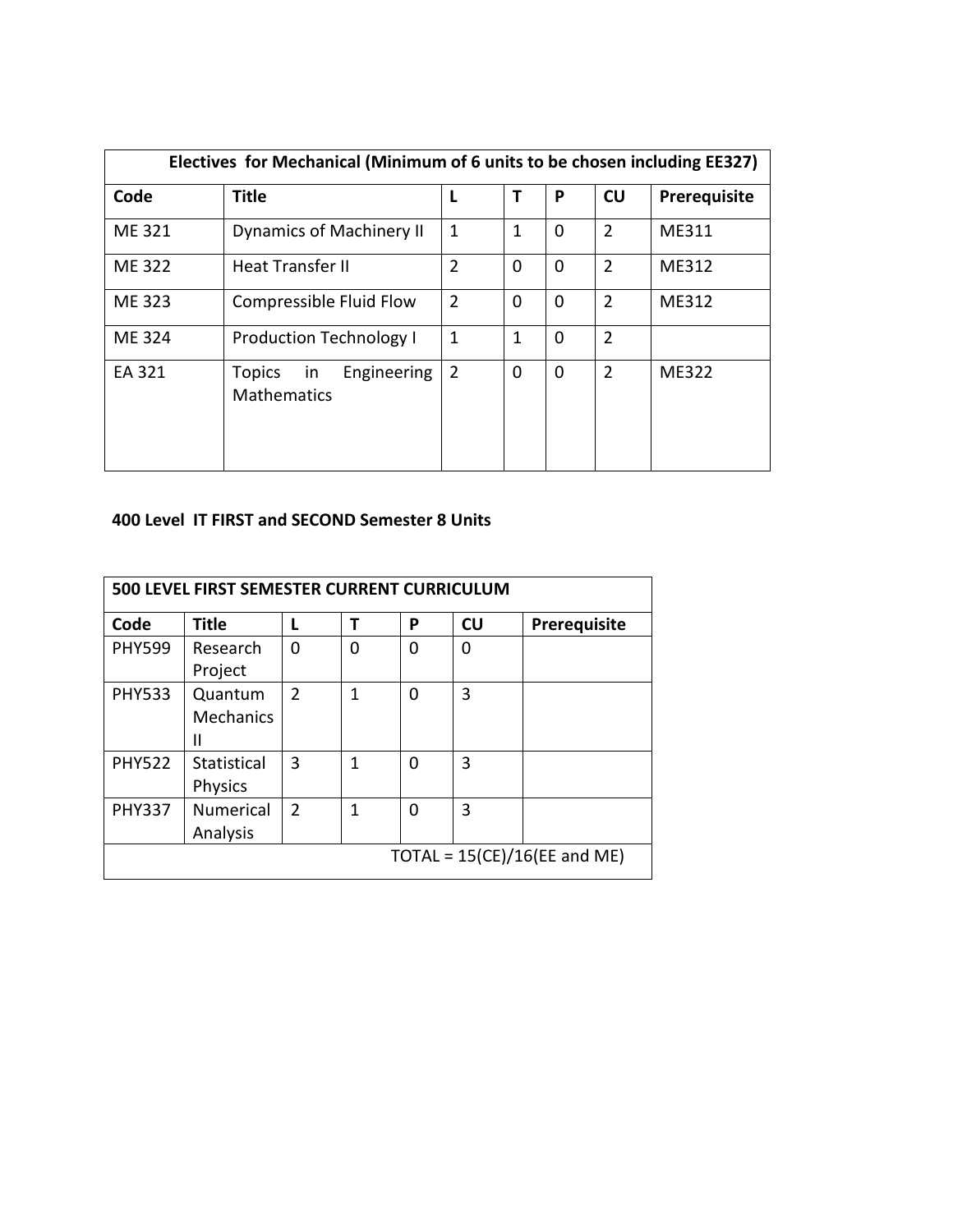| Electives for Civil (Minimum of 6 units to be chosen) |                                                                   |              |               |   |                |                     |  |  |  |
|-------------------------------------------------------|-------------------------------------------------------------------|--------------|---------------|---|----------------|---------------------|--|--|--|
| Code                                                  | Title                                                             | L            | т             | P | <b>CU</b>      | <b>Prerequisite</b> |  |  |  |
| CE 406                                                | Irrigation &<br>Drainage                                          | $\mathbf{1}$ | 1             | 0 | $\overline{2}$ |                     |  |  |  |
| <b>CE 501</b>                                         | Hydraulic<br>Engineering<br><b>Structures</b><br>and<br>Systems I | $\mathbf{1}$ | 1             | 3 | 3              |                     |  |  |  |
| CE 502                                                | Foundation<br>Engineering                                         | 1            | $\mathcal{P}$ | O | 3              | CE313               |  |  |  |
| <b>CE 503</b>                                         | Sanitary<br>Engineering                                           | $\mathbf{1}$ | 1             | 3 | 3              | CE305               |  |  |  |
| <b>CE 521</b>                                         | Advanced<br>Structural<br>Design                                  | $\mathbf{1}$ | 1             | 3 | 3              | CE309               |  |  |  |

| Electives for Civil (Minimum of 6 units to be chosen) |                                                                |              |                |          |                |              |  |  |  |
|-------------------------------------------------------|----------------------------------------------------------------|--------------|----------------|----------|----------------|--------------|--|--|--|
| Code                                                  | <b>Title</b>                                                   | L            | Т              | P        | CU             | Prerequisite |  |  |  |
| <b>CE 411</b>                                         | &<br>Irrigation<br><b>Drainage</b>                             | $\mathbf{1}$ | 1              | $\Omega$ | $\overline{2}$ |              |  |  |  |
| <b>CE 511</b>                                         | Hydraulic<br>Engineering<br><b>Structures</b><br>and Systems I | 1            | 1              | 3        | 3              |              |  |  |  |
| <b>CE 512</b>                                         | Foundation<br>Engineering                                      | $\mathbf{1}$ | $\overline{2}$ | 0        | 3              | <b>CE316</b> |  |  |  |
| <b>CE 515</b>                                         | Sanitary<br>Engineering                                        | 1            | 1              | 3        | 3              | <b>CE305</b> |  |  |  |
| <b>CE 418</b>                                         | <b>Civil</b><br><b>Engineering</b><br><b>Practice</b>          | 1            | $\mathbf{1}$   | 3        | 3              |              |  |  |  |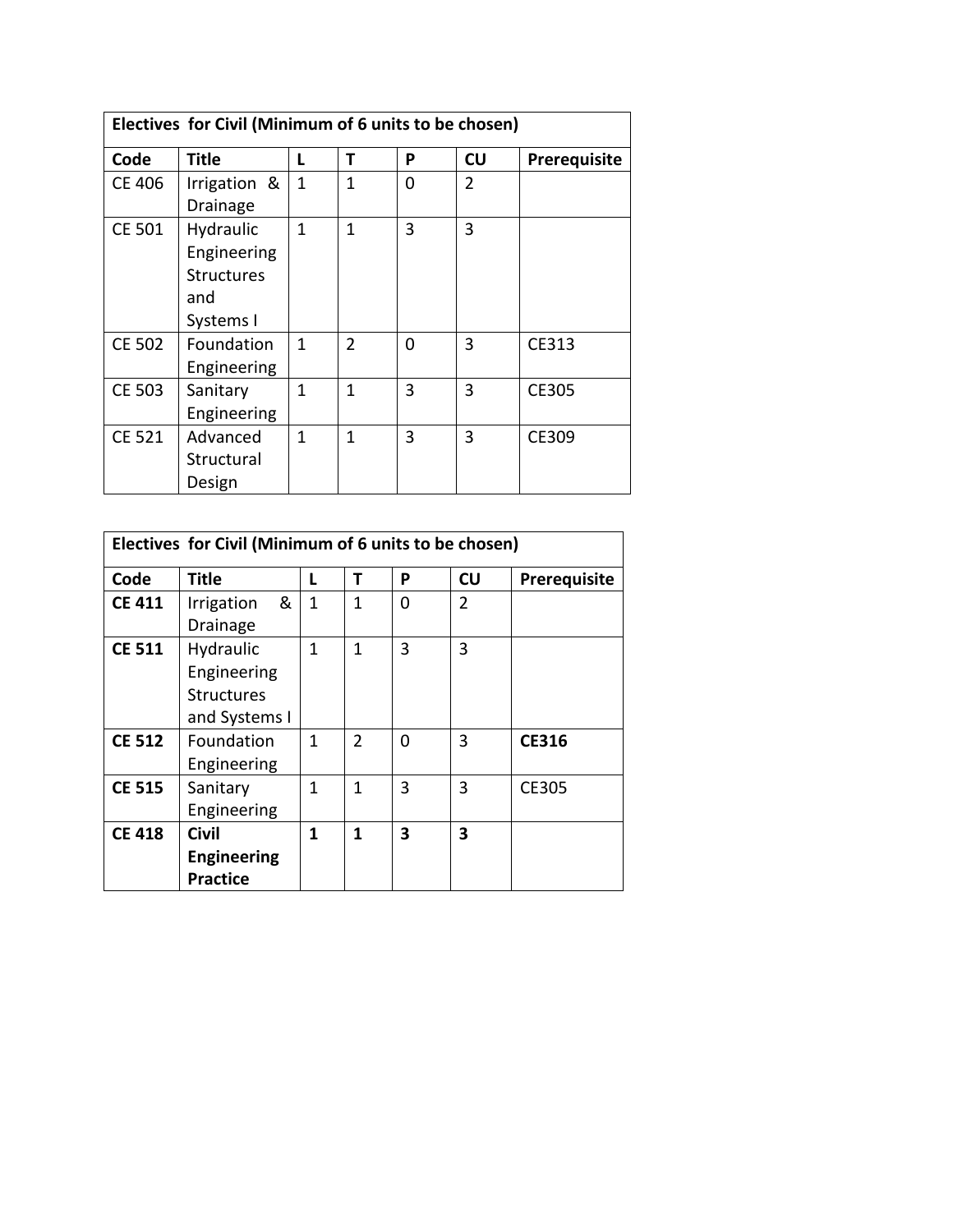## **Electives for Electrical (Minimum of 7 units to be chosen)**

| Code   | <b>Title</b>                  |   |   | P           | <b>CU</b>      | Prerequisite   |
|--------|-------------------------------|---|---|-------------|----------------|----------------|
| ME 411 | Meteorology                   |   | 1 | $\mathbf 0$ | $\overline{2}$ |                |
| ME 412 | Automatic Control I           | 2 | 1 | $\mathbf 0$ | 3              | <b>MTH 222</b> |
| ME 316 | Machine Design I              | 2 |   | 3           | 4              |                |
| ME 415 | <b>Engineering Metallurgy</b> |   | 1 | 0           | $\overline{2}$ |                |

| Code          | <b>Title</b>                              |   |          | P        | <b>CU</b>      | Prerequisite |
|---------------|-------------------------------------------|---|----------|----------|----------------|--------------|
| EE 413        | <b>Digital Systems</b>                    | 1 | 0        |          | 3              |              |
| EE 503        | <b>Electrical Machines II</b>             | 2 | 0        | $\Omega$ | 2              | EE321        |
| EE 504        | High Voltage Engineering                  | 2 | 0        | $\Omega$ | 2              |              |
| EE 506        | Digital Data Transmission                 | 2 | 0        | 0        | 2              |              |
| EE 508        | Microwave Engineering                     | 2 | 0        | $\Omega$ | $\overline{2}$ | EE324        |
| EE 411        | <b>Control Engineering I</b>              | 2 | 1        | 0        | 3              | EE311        |
| EE 414        | Analogue Circuit Design                   | 2 | $\Omega$ | $\Omega$ | 2              | EE312        |
| EE 511        | Computer Aided System Analysis and Design | 2 | 1        | 0        | 3              |              |
| <b>EE 525</b> | <b>Digital Data Processing</b>            | 2 | 0        | 0        | 2              | EE311        |
| EE531         | <b>Computer System and Simulation</b>     | 2 | 0        |          | 2              |              |